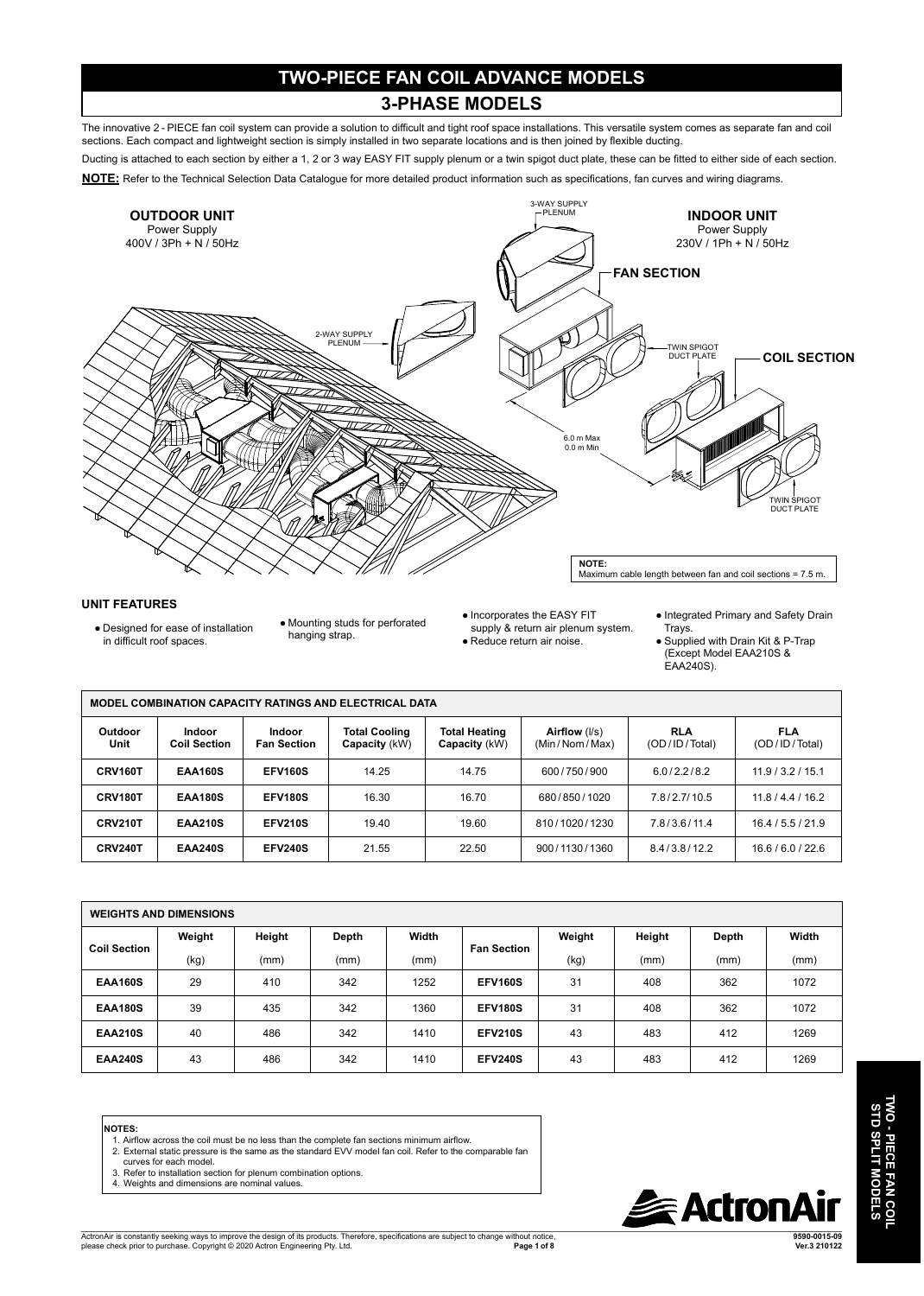### **UNIT DIMENSIONS**





**Exactron** 

ActronAir is constantly seeking ways to improve the design of its products. Therefore, specifications are subject to change without notice, please check prior to purchase. Copyright © 2020 Actron Engineering Pty. Ltd.  $Page 2 of 8$ 

**TOP VIEW**

**9590-0015-09**

# **EFV160S / EFV180S**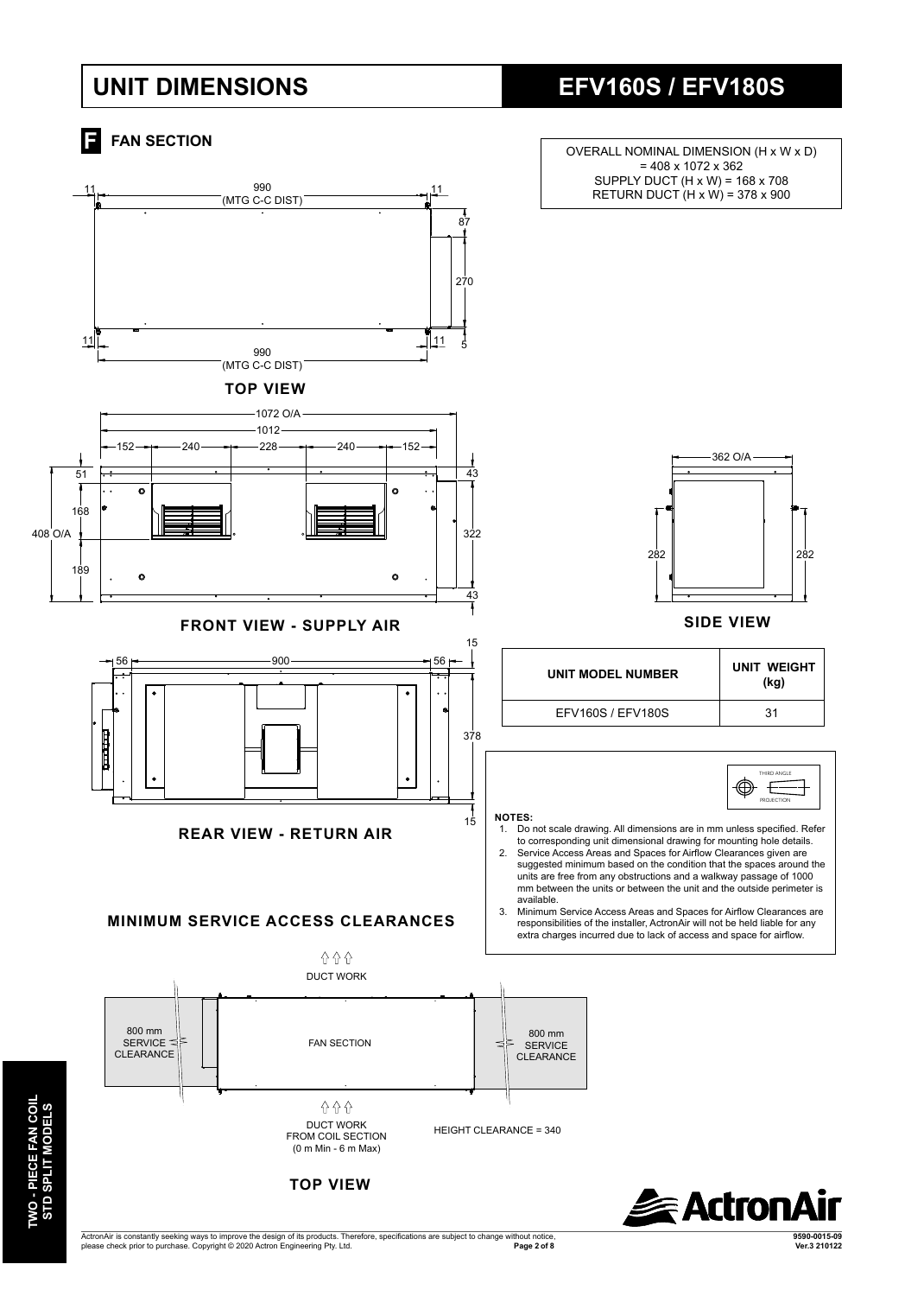## **UNIT DIMENSIONS**

# **EAA160S**



ActronAir is constantly seeking ways to improve the design of its products. Therefore, specifications are subject to change without notice,<br>Page 3 of 8 يعرف Page 3 of 8 **9590-0015-09 Page 3 of 8 Ver.3 210122**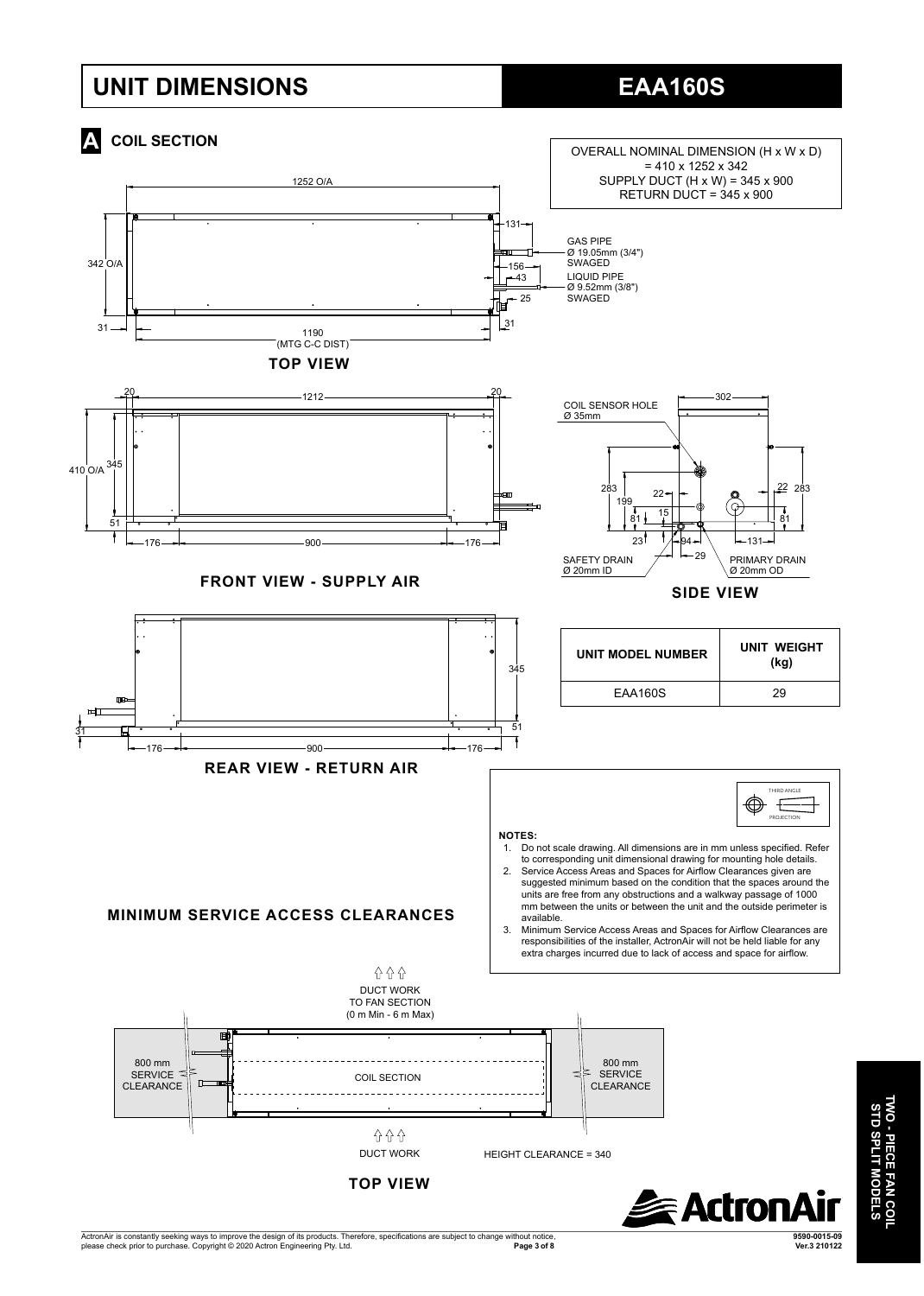# **UNIT DIMENSIONS EAA180S**



please check prior to purchase. Copyright © 2020 Actron Engineering Pty. Ltd.

**TWO - PIECE FAN COIL STD SPLIT MODELS**

**TWO - PIECE FAN COIL<br>STD SPLIT MODELS** 

 $Page 4 of 8$ 

**9590-0015-09**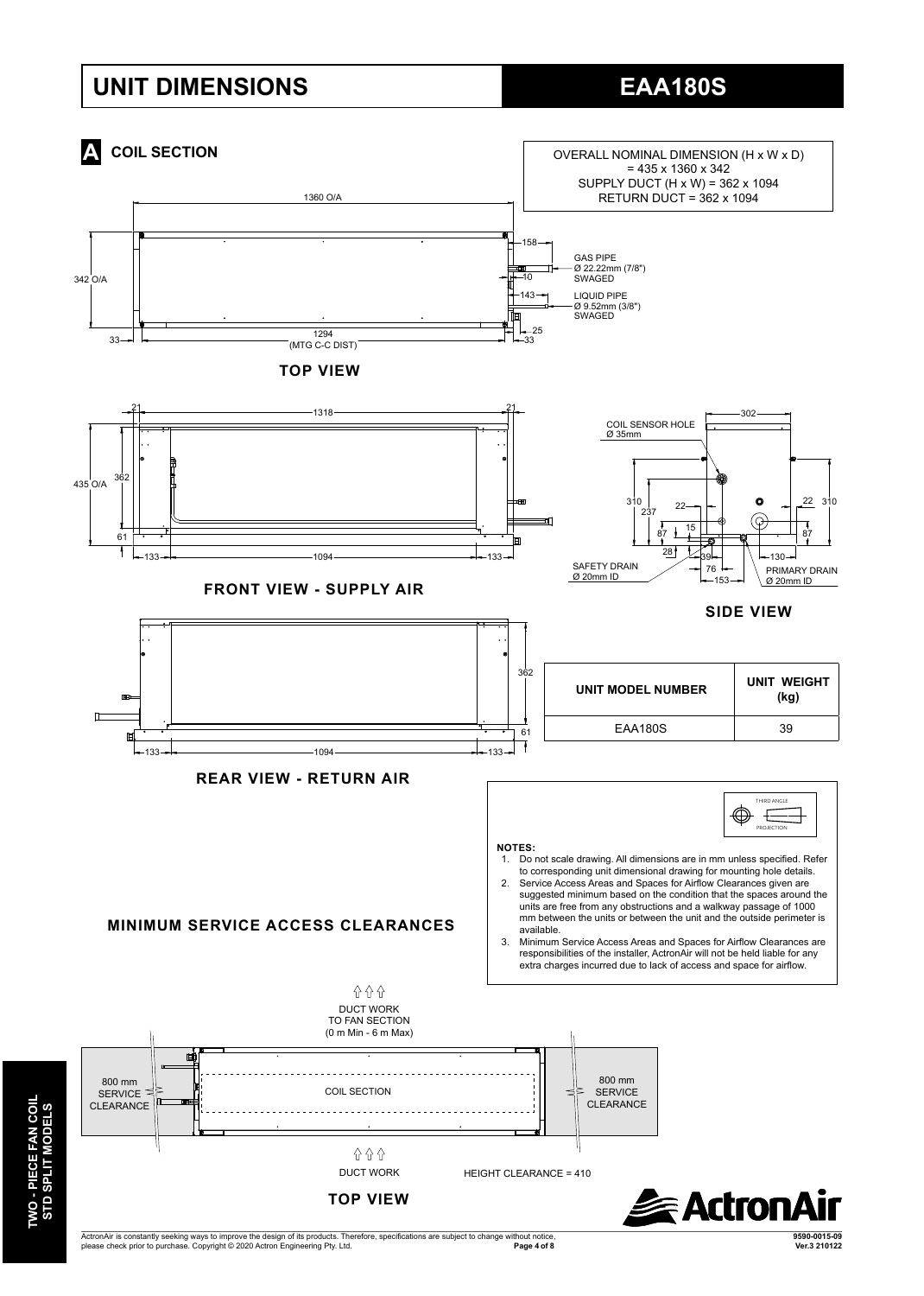# **UNIT DIMENSIONS EFV210S / EFV240S**

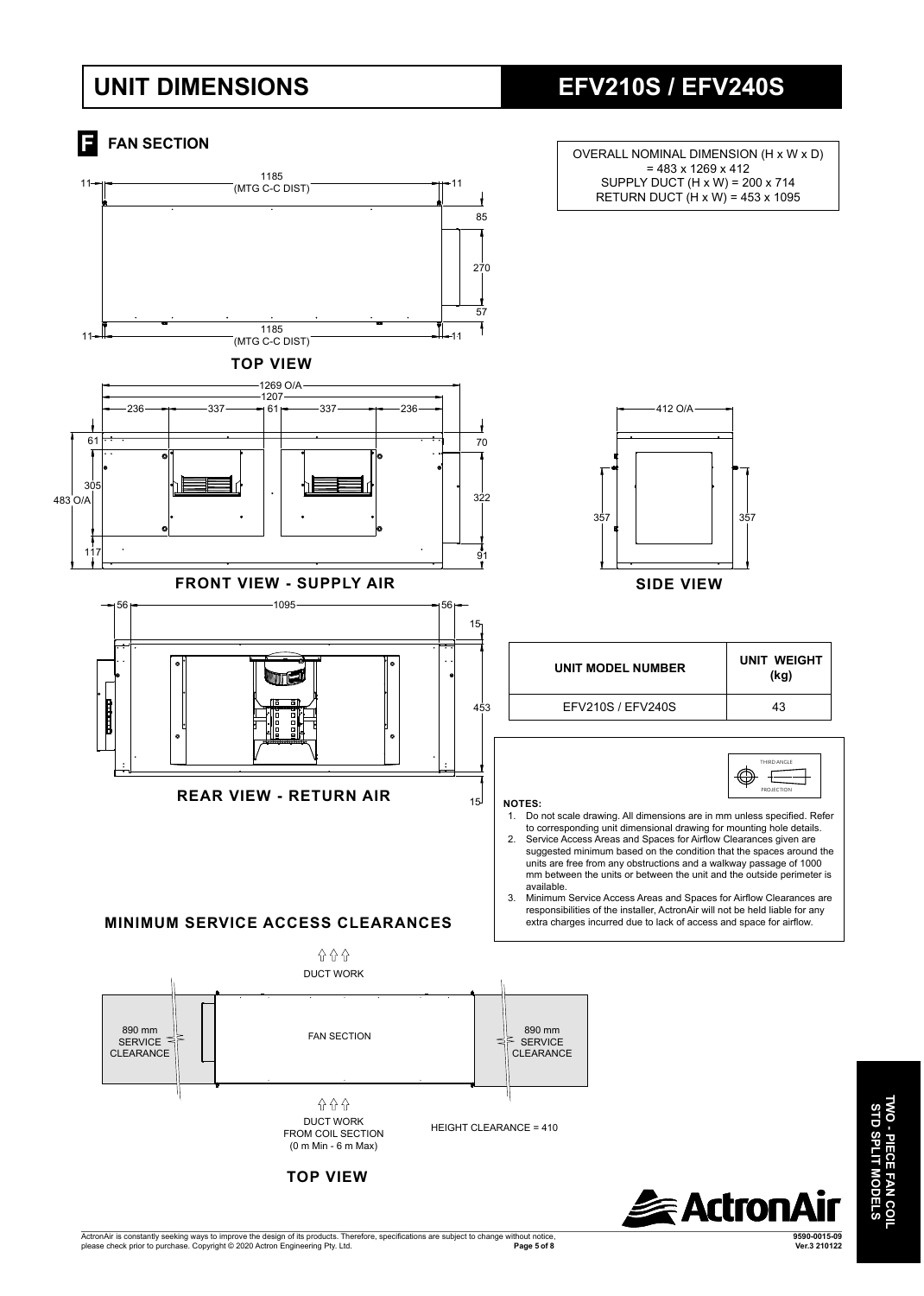# **UNIT DIMENSIONS EAA210S / EAA240S**



ActronAir is constantly seeking ways to improve the design of its products. Therefore, specifications are subject to change without notice, please check prior to purchase. Copyright © 2020 Actron Engineering Pty. Ltd. **Page 6 of 8** 

**TWO - PIECE FAN COIL** 

**9590-0015-09**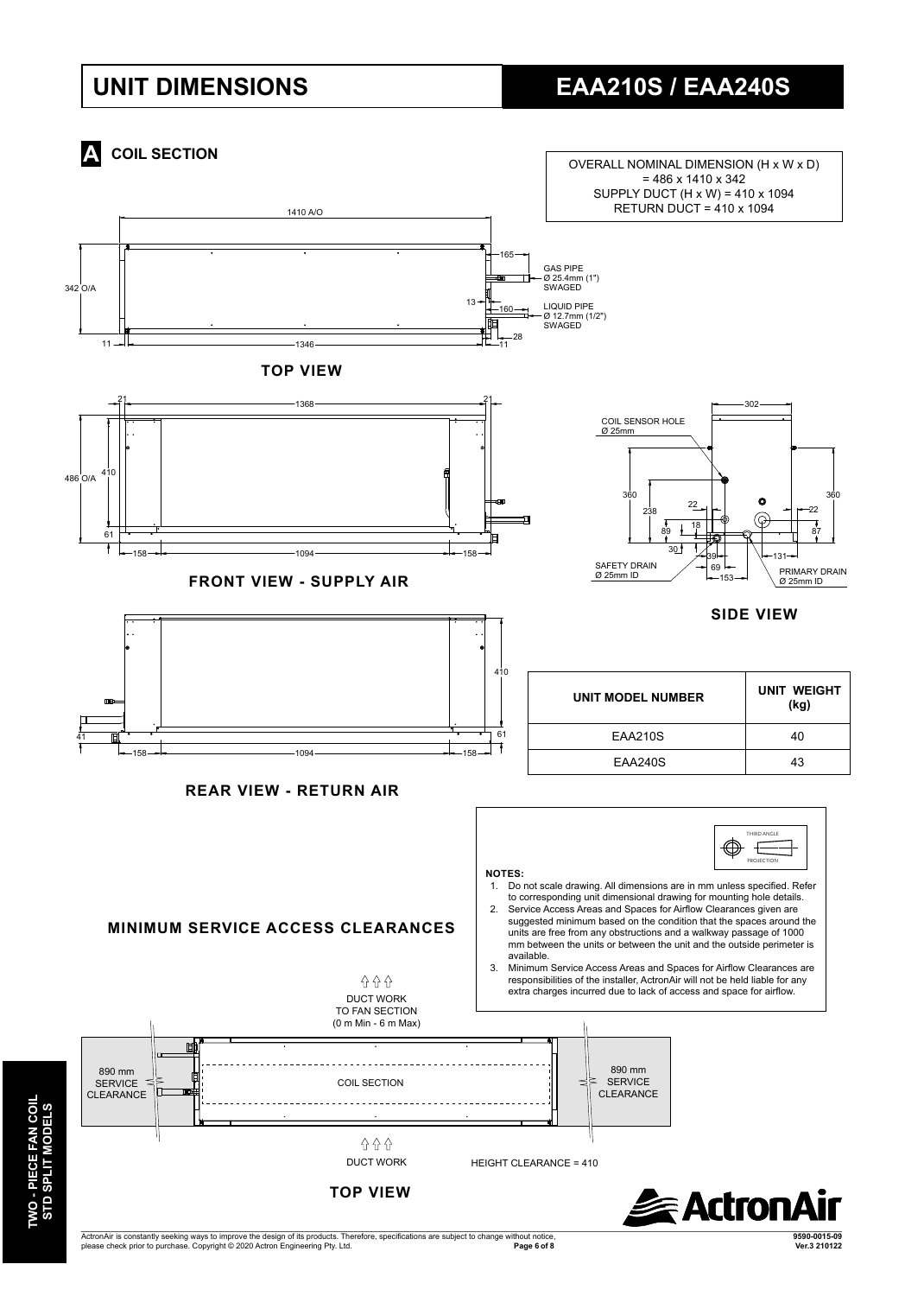### **SUPPLY PLENUM / DUCT PLATE OPTIONS - STD SPLIT FAN COIL EAA160S-EFV160S EAA180S-EFV180S EAA210S-EFV210S EAA240S-EFV240S**

|                | 2 WAY SUPPLY PLENUM                      |                                          |                                          | <b>3 WAY SUPPLY PLENUM</b>                                 |                                          |                                                                                                                                  |                                                    |                                          |                                          | <b>TWIN SPIGOT DUCT PLATES</b>          |                                         |                                                |
|----------------|------------------------------------------|------------------------------------------|------------------------------------------|------------------------------------------------------------|------------------------------------------|----------------------------------------------------------------------------------------------------------------------------------|----------------------------------------------------|------------------------------------------|------------------------------------------|-----------------------------------------|-----------------------------------------|------------------------------------------------|
| <b>MODELS</b>  | $2 \times 350$ mm $(14")$<br>PL18S-2/35S | $2 \times 400$ mm $(16")$<br>PL20S-2/40S | $2 \times 450$ mm $(18")$<br>PL34S-2/45S | $3 \times 300$ mm $(12n)$<br>PL13S-3/30S                   | $3 \times 350$ mm $(14")$<br>PL18S-3/35S | PL20S-3/SPS<br>$1 \times 350$ mm $(14")$<br>$x$ 400 mm $(16n)$<br>$x 350$ mm $(14n)$<br>$\leftarrow$<br>$\overline{\phantom{0}}$ | $3 \times 350$ mm $(14")$<br>PL22S-3/35S           | $3 \times 400$ mm $(16")$<br>PL30S-3/40S | $3 \times 450$ mm $(18")$<br>PL34S-3/45S | $2 \times 400$ mm $(16")$<br>PLDP-2/400 | $2 \times 400$ mm $(16")$<br>PLDS-2/400 | $2 \times 450$ mm $(18^{\circ})$<br>PLDT-2/450 |
| <b>EAA160S</b> | ۰                                        | ٠                                        | ۰                                        | ٠                                                          | $\blacksquare$                           | $\blacksquare$                                                                                                                   | $\blacksquare$                                     | ÷                                        | ÷                                        | $\checkmark$                            | ٠                                       | $\blacksquare$                                 |
| <b>EAA180S</b> | ٠                                        | ۰                                        | ۰                                        | ۰                                                          | $\blacksquare$                           | $\blacksquare$                                                                                                                   | ۰                                                  | ٠                                        | ٠                                        | $\qquad \qquad \blacksquare$            | $\checkmark$                            | $\blacksquare$                                 |
| <b>EAA210S</b> | ٠                                        | $\blacksquare$                           | ۰                                        | $\blacksquare$                                             | ÷.                                       | $\blacksquare$                                                                                                                   | $\blacksquare$                                     | ٠                                        | $\blacksquare$                           | ٠                                       | $\overline{a}$                          | ✓                                              |
| <b>EAA240S</b> | ٠                                        | ۰                                        | ۰                                        | ۰                                                          | $\blacksquare$                           | ٠                                                                                                                                | ٠                                                  | ٠                                        | ٠                                        | ۰                                       | $\overline{\phantom{0}}$                | $\checkmark$                                   |
| <b>EFV160S</b> | $\checkmark$                             | ✓                                        | $\overline{a}$                           | $\checkmark$                                               | $\checkmark$                             | $\checkmark$                                                                                                                     | $\overline{a}$                                     | $\overline{a}$                           | $\overline{a}$                           | ✓                                       | ۰                                       | $\blacksquare$                                 |
| <b>EFV180S</b> | $\checkmark$                             | ✓                                        | $\overline{a}$                           | $\checkmark$                                               | $\checkmark$                             | $\checkmark$                                                                                                                     | $\blacksquare$                                     | -                                        | $\overline{a}$                           | ✓                                       | ٠                                       | ٠                                              |
| <b>EFV210S</b> | $\overline{\phantom{a}}$                 | $\qquad \qquad \blacksquare$             | $\checkmark$                             | ۰                                                          | ٠                                        | ٠                                                                                                                                | ✓                                                  | ✓                                        | ✓                                        | ٠                                       | $\overline{\phantom{0}}$                | ✓                                              |
| <b>EFV240S</b> | $\overline{\phantom{a}}$                 | $\overline{\phantom{0}}$                 | $\checkmark$                             | $\blacksquare$                                             | $\sim$                                   | $\blacksquare$                                                                                                                   | ✓                                                  | $\checkmark$                             | ✓                                        | ٠                                       | $\overline{\phantom{0}}$                | $\checkmark$                                   |
| A              | 385                                      |                                          | $\overline{\phantom{a}}$                 | $\overline{a}$                                             | $\overline{a}$                           | $\overline{\phantom{a}}$                                                                                                         | $\blacksquare$                                     | L,                                       | $\overline{\phantom{a}}$                 | $\qquad \qquad \blacksquare$            | $\overline{\phantom{0}}$                | $\blacksquare$                                 |
| B              | 965                                      |                                          | $\overline{a}$                           | $\overline{a}$                                             | $\overline{a}$                           | $\overline{\phantom{a}}$                                                                                                         | $\overline{a}$                                     | $\overline{\phantom{a}}$                 | $\overline{\phantom{a}}$                 | $\qquad \qquad \blacksquare$            | $\overline{\phantom{0}}$                | $\blacksquare$                                 |
| C              | $\overline{\phantom{a}}$                 | $\overline{\phantom{0}}$                 | 535                                      | $\overline{\phantom{a}}$                                   | $\overline{\phantom{a}}$                 | $\blacksquare$                                                                                                                   | $\blacksquare$                                     | $\overline{a}$                           | $\overline{a}$                           | $\qquad \qquad \blacksquare$            | $\overline{\phantom{0}}$                | $\blacksquare$                                 |
| D              | $\overline{\phantom{0}}$                 | $\overline{a}$                           | 1000                                     | $\overline{a}$                                             | ۰                                        | $\overline{\phantom{a}}$                                                                                                         | $\blacksquare$                                     | $\overline{a}$                           | $\overline{a}$                           | ۰                                       | $\overline{a}$                          | $\overline{a}$                                 |
| E              | $\overline{\phantom{a}}$                 | -                                        | $\overline{\phantom{a}}$                 | 472                                                        |                                          |                                                                                                                                  | 630                                                |                                          |                                          | $\qquad \qquad \blacksquare$            | $\overline{a}$                          | $\overline{\phantom{a}}$                       |
| F              | $\overline{\phantom{a}}$                 | -                                        | $\overline{\phantom{a}}$                 | 965                                                        |                                          |                                                                                                                                  | 1000                                               |                                          |                                          | $\overline{\phantom{a}}$                | $\overline{a}$                          | $\overline{a}$                                 |
| G              | $\blacksquare$                           | $\overline{\phantom{0}}$                 | $\blacksquare$                           | 355                                                        |                                          |                                                                                                                                  | 455                                                |                                          |                                          | $\overline{a}$                          | $\overline{\phantom{a}}$                | $\overline{a}$                                 |
| н              | $\blacksquare$                           | $\qquad \qquad \blacksquare$             | $\overline{\phantom{a}}$                 | $\overline{\phantom{a}}$<br>$\overline{\phantom{0}}$<br>Ĭ. |                                          |                                                                                                                                  | $\blacksquare$<br>$\overline{a}$<br>$\blacksquare$ |                                          | 962                                      | 1158                                    |                                         |                                                |
| ı              | -                                        | $\overline{\phantom{0}}$                 | $\overline{\phantom{a}}$                 | $\overline{a}$                                             | ۰                                        | $\overline{a}$                                                                                                                   | $\blacksquare$                                     | $\overline{a}$                           | $\overline{a}$                           | 407                                     | 433                                     | 483                                            |

**TWO WAY SUPPLY PLENUM**

 $\mathsf{A}$ 



**TOP VIEW**



**TOP VIEW**



ActronAir is constantly seeking ways to improve the design of its products. Therefore, specifications are subject to change without notice,<br>Page 7 of 8 العرب Page 7 of 8 **Page 7 of 8** 



**SIDE VIEW**



**SIDE VIEW**